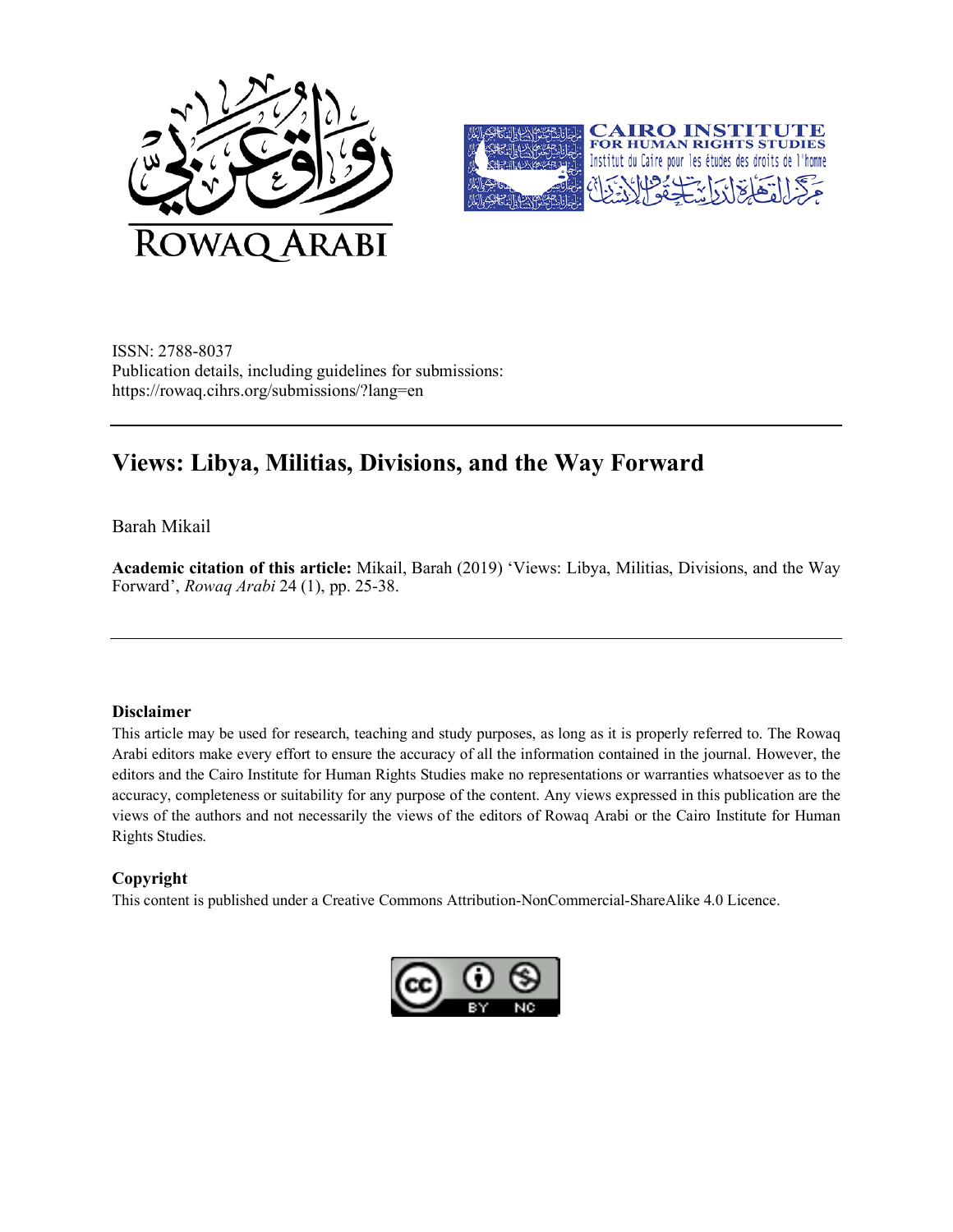## **Views: Libya, Militias, Divisions, and the Way Forward**

Barah Mikail

There is no simple solution to Libya's problems: institutional divisions prevail within a general context of political void, while the absence of a strong army is fueling the rule of militias. Without a national army, both western and eastern Libya depend on the action of paramilitary actors with conflicting agendas. However, Libya is not doomed to enduring insecurity and instability. When the eastern-based Libyan National Army (LNA) tried to take over Tripoli in the spring of 2019, militias reacted strongly. Despite their divergences, they unified against the LNA. Militias will continue to be reluctant to form a cohesive national military body subordinate to governmental rule; yet there could be some exceptions. Besides, the UN needs to implement a strategy based on Libya's most pressing needs, with the help of actors that include Libya's spoilers.

Eight years after the Arab uprisings, Libya shows no signs of recovering from the plethora of problems in which it became entangled. With the official fall of Muammar Gaddafi in October 2011, despite many difficulties, the country could have still headed towards a better future. But disagreements, rivalries, and struggles for power took over, as exemplified by the early April 2019 battle for Tripoli. Currently, Libya is experiencing one of the worst crises in its history, ruled by insecurity, underdevelopment, humanitarian crises, trafficking of all sorts (human, drugs, weapons, and goods), political and sociopolitical fragmentation, and the absence of a strong government.

The dire situation in Libya is defined by another serious reality: the rule of militias. In the field of security, paramilitary actors are the backbone of the country; but because they are not organized as a part of a regular army, they have become one of the main sources of disorder and insecurity in Libya. With recent events, militias from the west did indeed gather under one umbrella with the aim of protecting Tripoli; however, this move does not aim to safeguard governmental institutions and the Tripoli-based Government of National Accord (GNA). In reality, militias are acting first and foremost in their own interests.

Is there an efficient way to compel militias to disarm and/or put themselves under the rule of an official governmental army? In reality, no. Strategies and efforts to disarm militias or circumscribe their role have all failed up to now. Militias and their leaders are fully aware that the political vacuum and prevailing uncertainties in Libya give them further power and influence; consequently, the end of their rule is not yet foreseeable.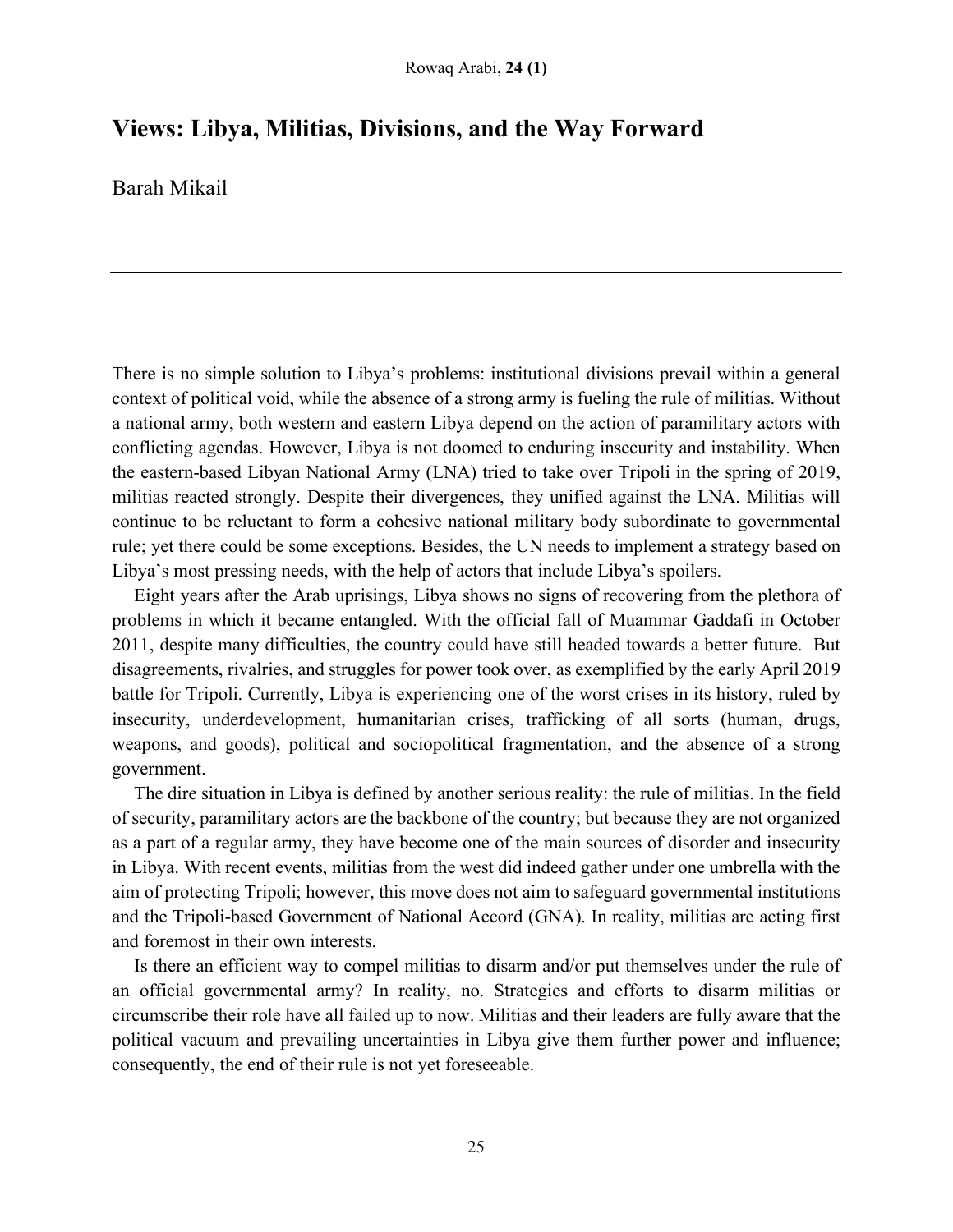This does not mean that the way forward to achieving stabilization – including through the disarmament of militias – would be out of reach; there is no doubt that stabilization will be achieved one day, and militias disarmed by then. Yet to achieve that, Libya's regional, national and local specificities must be well-understood, and the way forward to solving the country's core problems must be defined accurately.

This article will look at the strategies required to address Libya's most pressing issues and challenges. After placing Libya in its regional context, it will discuss the main dynamics prevailing from a security point of view. The last part will be dedicated to the points that need to be quickly and seriously addressed if Libya is to move forward.

#### **The post-2011 conflictual scene: An overview**

The fall of former Tunisian president Zine El Abidine Ben Ali on 14 January 2011 was the obvious starting point of the Arab uprisings. In many cases, Arab states witnessed popular demonstrations based mainly on the people's demands for better living conditions. In countries where these popular movements did not occur (Algeria, Iraq, Lebanon, and the Palestinian territories…) the reason for their absence was more attributable to intertwining historical and sociological causes rather than a lack of the same grievances driving popular movements in other countries.

Historians do not agree on whether the popular regional wave that followed the Tunisian "Jasmine Revolution" was internally-induced or orchestrated by foreign actors.<sup>1</sup> Regardless, there is little doubt that, at the time, most people in the region were disillusioned by the prevalence of corruption, clientelism, authoritarianism, the lack of respect for their basic rights, and poor socioeconomic conditions; which certainly fueled and intensified the anger and frustration behind the uprisings.

The fact that some Libyans engaged in a revolution of their own, starting from February 2011, is anything but surprising. Any visitor to Libya before February 20112 could feel the climate of fear and oppression prevailing at that time. Most citizens were frustrated by the limits placed by the ruling regime on society, such as restrictions on social mobility and freedom of expression.<sup>3</sup> Yet few of them dared to speak out against these restrictions due to fear of reprisals. Rumors about how critics and dissidents were jailed and/or tortured were widespread in Libya. The most wellknown example of these abuses was the notorious 1996 massacre at the Abu Salim prison;<sup>4</sup> another horrific case adding to the thousands of killings, disappearances, and torture cases characteristic of Muammar Gaddafi's long rule.

Gaddafi's 42 year-rule (1969-2011), combined with the particularities of Libya's recent history (colonialism, wars, a monarchy prevailing over geographical divisions…), rendered the emergence of a robust and effective Libyan civil society difficult. This may be a primary cause of Libya's shift- with the Arab uprisings – from an authoritarian rule to a fragmented political and societal scene.

Under Muammar Gaddafi, unity did not prevail in Libya; the Libyan leader had inherited a divisive national landscape from his predecessor. One of these divisions was regional, with the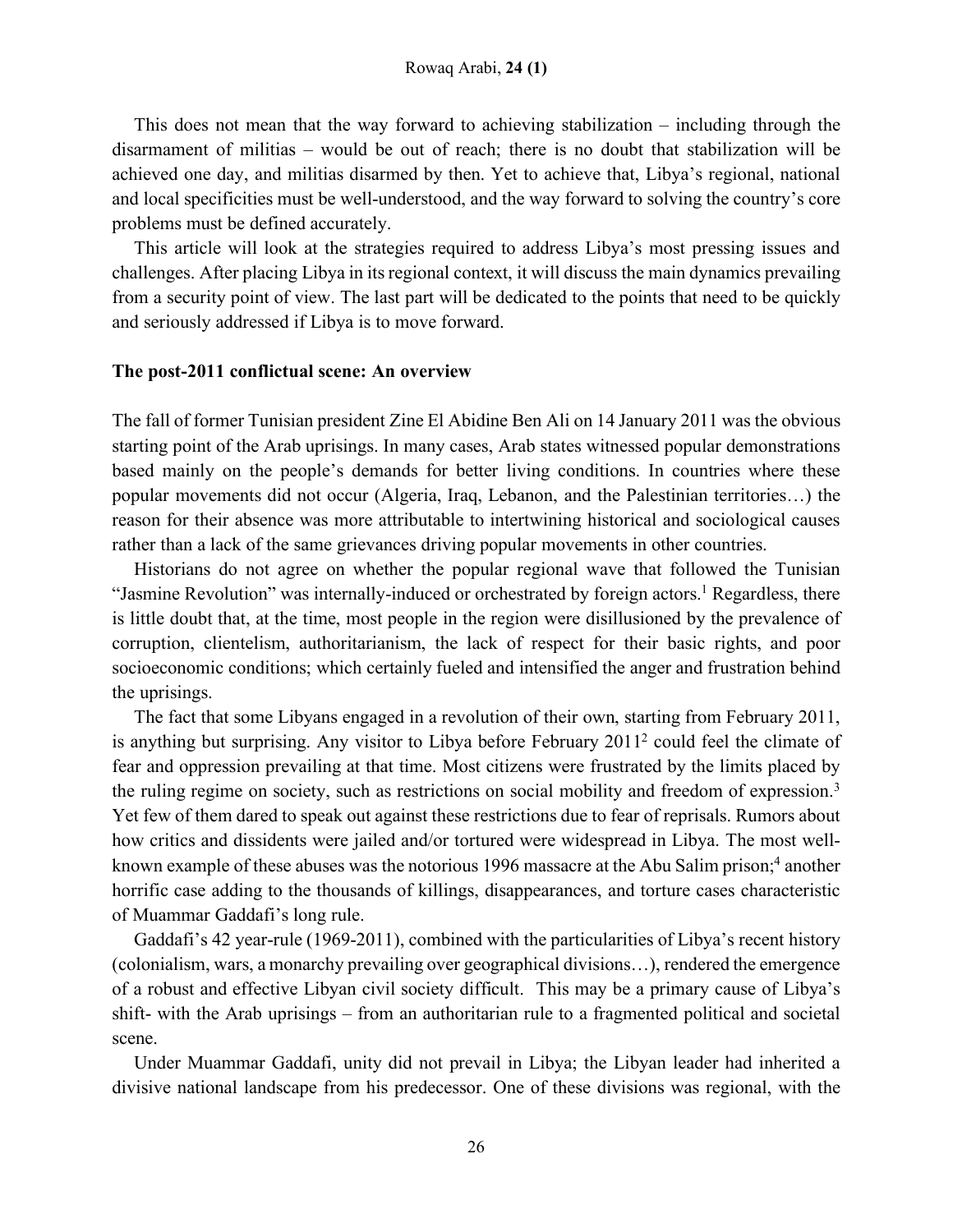three main provinces (Tripolitania, Cyrenaica, Fezzan) forming Libya while maintaining some local specificities. Besides, the feeling of national belonging within the state was often challenged by tribal allegiances characterizing a large segment of Libyan society. Gaddafi, as well as King Idriss of Libya (1951-1969) before him, had to take tribal loyalties into consideration when exerting their rule.<sup>5</sup> Gaddafi took care of tribes loyal to him, fulfilling their needs; while at the same time excluding and/or harshly treating tribes failing to demonstrate a strong allegiance to him.6

Gaddafi was able to manipulate tribal allegiances and channel them in way that prevented tribes from forming a unified block that could threaten his rule one day. This is undoubtedly a significant reason behind the chaos and disorder in Libya starting from February 2011. Anti-Gaddafi protests had no overall coordination, consisting of a variety of actors - united primarily by their opposition to Gaddafi - going out into the streets and confronting actors loyal to Gaddafi.7

That said, the defections on Gaddafi's side were represented by several individuals and movements lacking the potential for unity<sup>8</sup> and working hand in hand against the regime.<sup>9</sup> This confusion most likely allowed Gaddafi to stay in power for several months, as he wasn't challenged by any strong and/or coordinated rivals. The fragmentation of Libya's political scene was already apparent back then.

At the same time, Libya shares many characteristics with its neighbors. While being a wealthy country, Libya has failed to satisfy the needs of its population.10 Undoubtedly, the population's basic needs were met under Gaddafi. Yet people felt that while their leader and his elite were sitting comfortably atop oil revenues, they were unjustly facing political and societal repression.<sup>11</sup> Similar to the dominant trends in Tunisia, Egypt and Syria in 2011, many Libyans felt it was urgent to take advantage of the winds of change blowing throughout the region. It may be true that media coverage of Libya's initial demonstrations was exaggerated, especially by those channels belonging to governments that had an interest in seeing Libya's leader overthrown.<sup>12</sup> However, this does not diminish the fact that there was a general feeling of rejection toward Gaddafi's rule, at least in the country's most important towns (Benghazi, Misrata, Tripoli<sup>13</sup>...) and among its most important groups.

The long, four-decade rule of Muammar Gaddafi enflamed the general frustration felt by Libyans. The country's youth were born under the rule of a leader who seemed irremovable, which limited their hopes of witnessing social evolution and positive political change. Gaddafi had a very particular –and restrictive– model of Jamahiriya, his claim that power was exerted by sovereign people. He feigned that he had no influence over the trajectory of executive power in Libya, while it was apparent to the population that he was paving the way for the rule of his son Saif al-Islam. This served to nurture popular resentment towards his rule and intensified the conviction that something had to change one day. In spite of this, Gaddafi was able to prevent the emergence of any meaningful political opposition, while playing to the illusion that the only people fighting against his rule were extremists connected to the Libyan Islamic Fighting Group.14 Obviously, this would benefit him after 09/11.15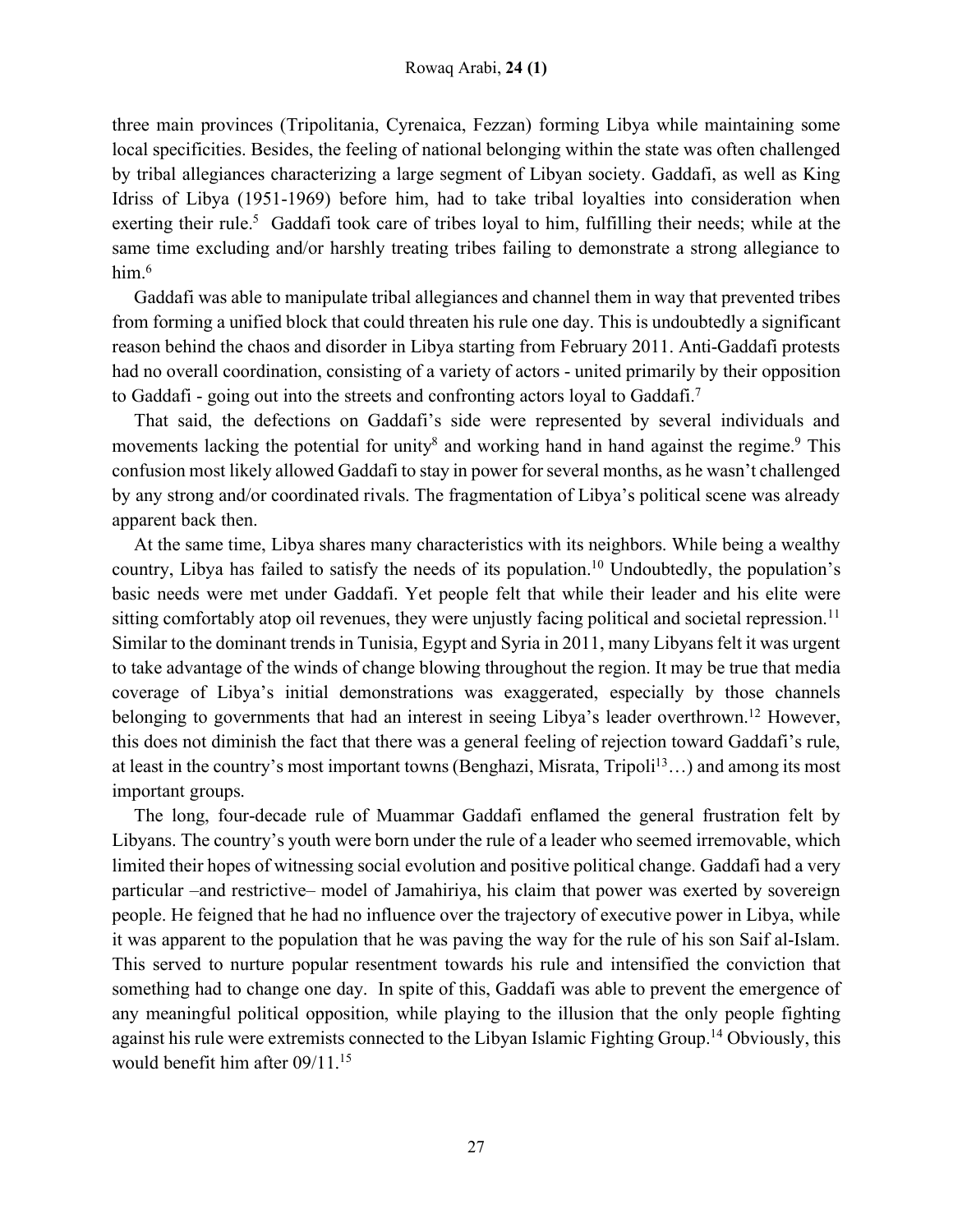#### Rowaq Arabi, **24 (1)**

While Libya shared many characteristics with its neighbors, there was still something missing crucial for the country's fate: the existence of a strong army.16 While the army significantly shaped transitions in some countries in the region, such as Tunisia and Egypt, the absence of an efficient army in Libya, characterized by strong and powerful elements, resulted in a power vacuum. In Syria, president Bashar Assad may well owe a part of his political survival to the fact that the army did not turn its back on him. In Libya, military commanders could neither rely on a strong institution nor on the population's allegiance.

With Gaddafi, all institutions were assimilated under the leader, and this contributed to a popular rejection of all the state's institutions, army included. Obviously, had there been a strong army, this could have also meant that Gaddafi would have been defended and protected from overthrow as the population was repressed. Yet even in this scenario, avoiding the creation of a political vacuum could have altered, in part at least, the country's destiny.

Despite the destruction and damage in a country such as Syria, it is also true that because institutions were kept intact, the country may avoid further destruction and/or partition as it moves towards a possible end of the war. In Libya, events did not unfold in the same way. The absence of clearly identified institutions emanating from a strong government is causing the country's state of fragility and constant uncertainty.17 The NATO intervention in 2011 had already highlighted the inexistence of a strong army in Libya; since then, many leaders and organizations managed to create militias in an attempt to gain power and influence.

The aftermath of the Libyan National Army<sup>18</sup>'s attempt to take over Tripoli in early April 2019 gives a good indication of the nature of the problems that are - and that may – continue to face Libya. The Tripoli-based "internationally recognized government" benefitted from a move by Western-based militias to unify and commit to pushing back the LNA, and/or destroying it. Yet this unity is a military move only, and it does not imply any commitment by these militias to form part of a regular army. Ironically, the LNA has the advantage of responding to a central command, under the orders of Khalifa Haftar; it is different in western Libya, where military perspectives are not deferential to centralization.

#### **The Libyan security context: State of play and main dynamics**

If it weren't for its volatile security situation, Libya would most likely generate less media attention. Indeed, problems at the security level explain observers' concern about developments in Libya. Rivalries and polarization reflect on the international community's failure to turn Muammar Gaddafi's fall into a success story, and this is, in itself, a matter of frustration.

That said, it is obvious that Libya's political vacuum caused and continues to cause instability in the sub-region, fueling migration from Libya, often to Europe. Immigration is an issue that remains high on European states' agendas. Unfortunately, European fears of large numbers of people seeking better lives and opportunities on their soil does not often correlate to an interest in addressing the root causes of this mass migration in the first place.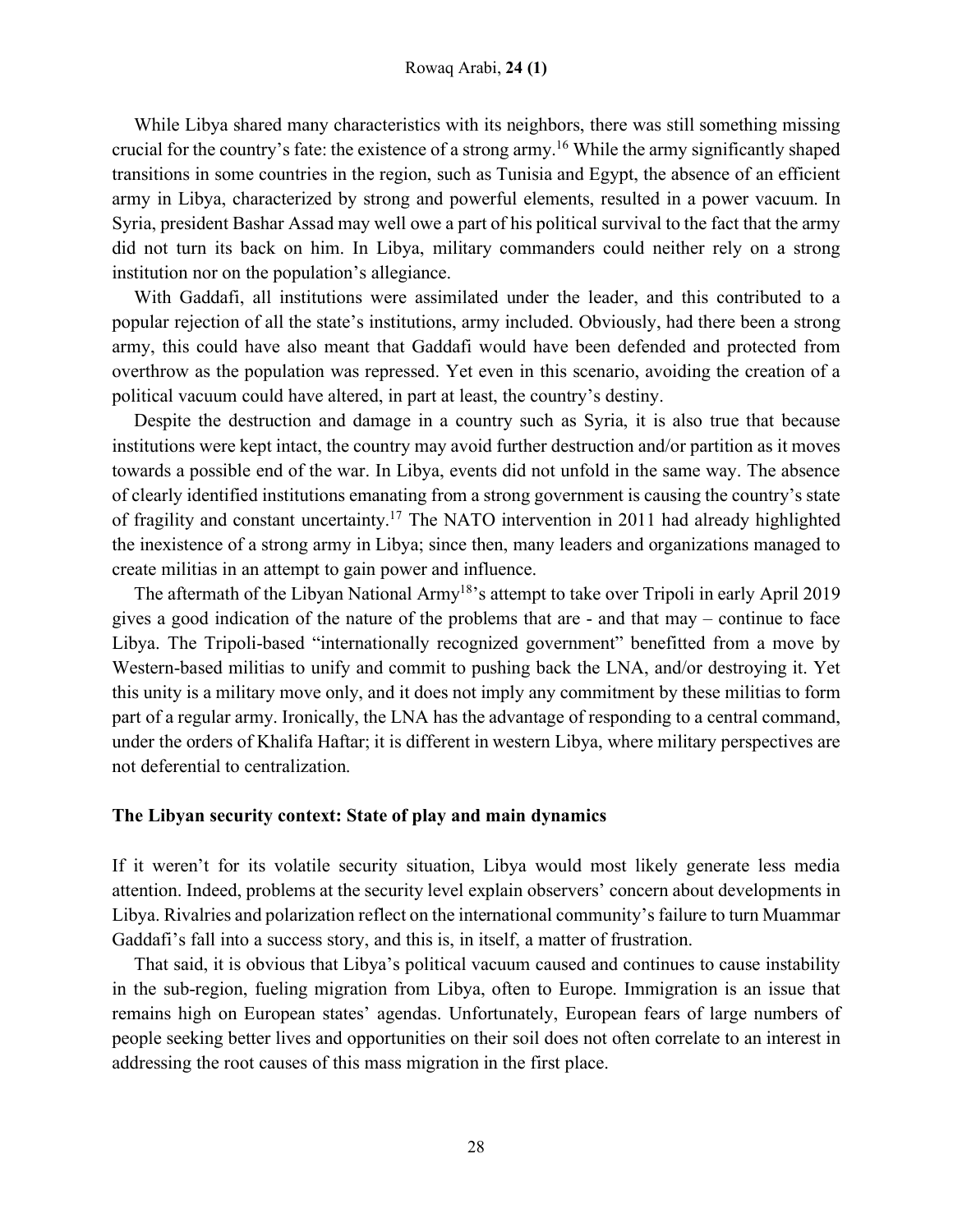## *The security context and what is at stake*

Libya is at the crossroads of many intertwined dynamics. While other countries in the region may be experiencing, to some extent, security-related problems, Libya faces a deluge of virtually every conceivable security issue. The political vacuum in the aftermath of the Gaddafi regime's fall opened the door to various types of rivalries, starting with the struggle over power.19 Hence, actors wanting to increase their influence and capabilities were fast – and often successful – in finding support from regional and international actors.<sup>20</sup> These, combined with the natural volatility of the sub-region, generated an explosive context.

The four main security issues marking Libya's developments are as follows: arms circulation, smuggling, militias, and migration.<sup>21</sup> Libya's instability and insecurity is obviously caused by a convergence of more than simply these four issues; nevertheless, addressing these issues is vital to attaining the level of security necessary to benefit the population and provide it access to basic needs and services.

Libya needs a coordinated and efficient strategy to move towards effective state-building. Furthermore, all the above-mentioned security challenges also need powerful and determined actors able to impose a strategy based on a clear vision and a realistic plan. This objective is difficult to reach. Quickly reaching stability in Libya under the prevailing political and institutional divisions is an illusionary aim.

## *Reality and role of institutional representatives*

Since 2011, Libya has not benefited from a strong central government. All the official governments that succeeded each other ended up being inefficient. Rivalries, both political and ideological, and the absence of a strong actor capable of facilitating an efficient transition plan, are significant causes of the failure of these successful governments.

With the launch of the so-called "Operation Dignity" in 2014,<sup>22</sup> the Libyan landscape evolved towards more clarity: Field Marshall Khalifa Haftar, presiding over a Libyan military (the Libyan National Army) that had been absent from Libya for over two decades, officially launched a war<sup>23</sup> on what he called "radicals" (i.e. Islamists) in western Libya. By doing so, he intended to take a share of power.

The end of "Operation Dignity," combined with the constitution of the internationallyrecognized Government of National Accord (GNA) in December  $2015<sup>24</sup>$  would become the official starting point for an institutional division of Libya. The Tripoli-based GNA rules from the west, within what corresponds –roughly speaking– to the boundaries of the region of Tripolitania. The eastern-based government headed by prime minister Abdullah al-Thinni, the House of Representatives, and the Libyan National Army (LNA) have sovereignty in the region of Cyrenaica.

Libya's third historical region, the Fezzan, became a significant point of contention between these two symbolic sets of institutions, with the LNA gaining the upper hand in large parts of this province as it launched a new military offensive in early 2019.25 Khalifa Haftar's instigation of the battle for Tripoli in early April 2019 would incite the Tripoli-based Sarraj government to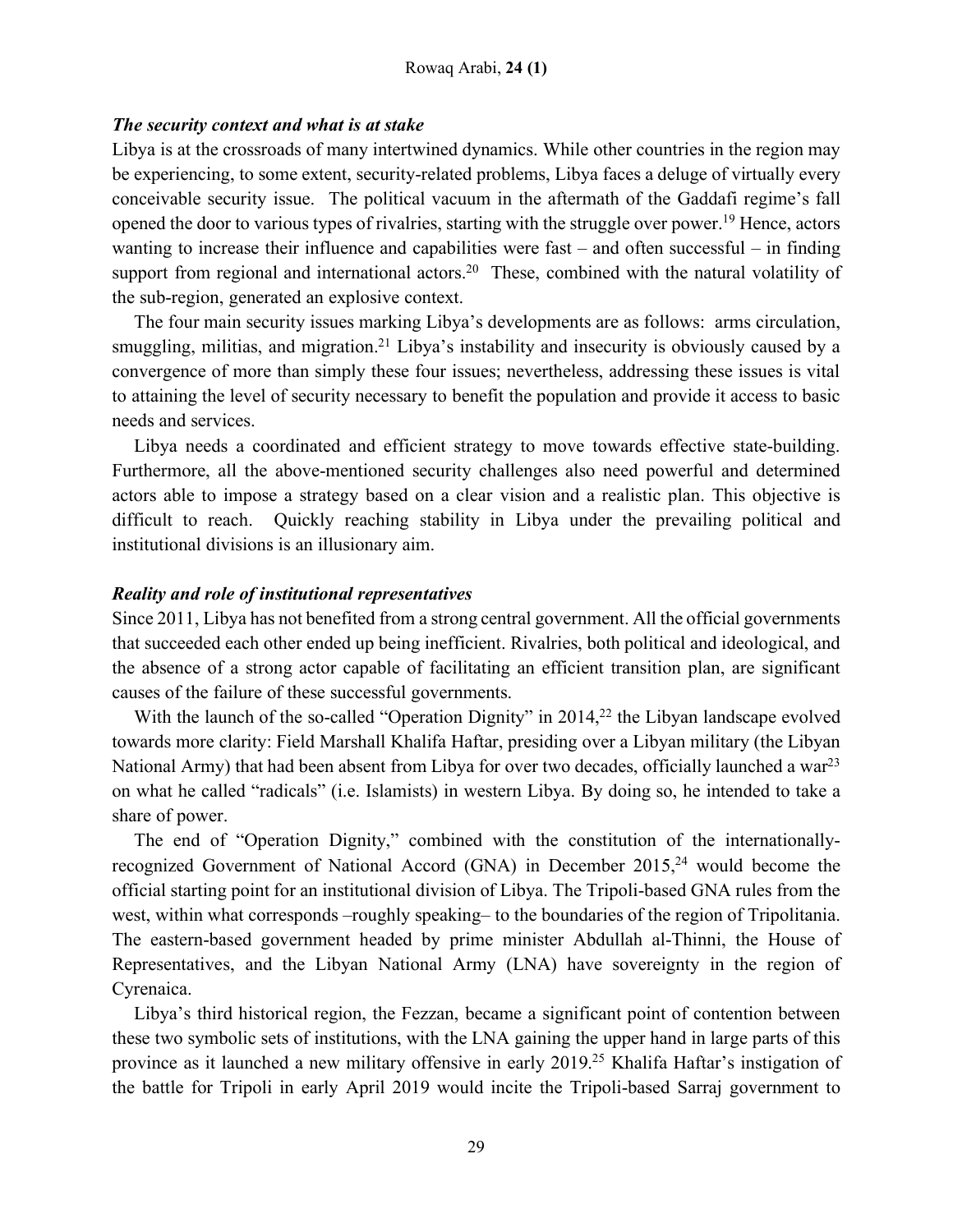launch the "Operation Volcano of Rage" in return, causing the LNA to lose the geographical and strategic advantage it had on the ground.

The Fezzan region is characterized by tribal and ethnic identities, allowing local leaders to rule in their traditional, historical territories while deciding with whom they want to engage. The LNA's offensive on southern Libya in early 2019 proved that agreements negotiated informally would benefit Khalifa Haftar. Tribal stances may be volatile, but the facility with which Haftar was able to combine military strength with negotiated pacts with tribes, and the importance of these pacts to his successes, is worth mentioning. For example, without securing an agreement with the Magareha and the Hasawena,<sup>26</sup> Haftar wouldn't have been able to touch southwestern Libya.

#### *The reality and role of militias and military leaders*

Neither the LNA nor the western-based "army" is comparable to a standard army: both are largely based on the action of militias. Yet despite this similarity, the LNA of the east and the army of the west are fundamentally different. In the west, the GNA's security and "stability" is entirely dependent on powerful militias. Each of these militias have an agenda of their own,<sup>27</sup> despite appearances of unity when it comes to fighting a common enemy vying for control over Tripoli or western Libya. By contrast; in the east the LNA is largely based on militias that seem less inclined toward relative autonomy or defection. Indeed, leaders of the militias forming the core of the LNA are Haftar's own sons, and commanders that have proved their loyalty.

This distinction between the two militaries is crucial. Indeed, internationally-recognized Prime Minister Fayez Sarraj of the GNA depends on the support of the international community, rather than on the military or militia allegiance; this makes him vulnerable losing his position. While in the east, Haftar's foundations are significantly more solid. The eastern-based Field Marshal was able to prevail as one of the country's truly strong leaders, though he did so at the price of authoritarian decisions and human rights abuses.28

This also explains why Haftar's insistence on maintaining a strong military role hardly provokes strong international criticism in response. Libya may be suffering institutional fragmentation, but it needs to keep prospects open for including everyone in a political solution; several countries act therefore as if countering Libya's only real strongman would definitely jeopardize the prospects for an inclusive – though imperfect – solution.<sup>29</sup>

#### *The role of regional and international actors*

Libya can't be understood independently from the meddling of foreign actors; some of which attempt to have a constructive role, while others are spoilers.

In 2011, Qatar was a very influential actor that favored some players at the expense of others; its agenda was very keen on supporting people close to the ideology of the Muslim Brotherhood, such as Abdelhakim Belhaj, Ali Salabi or Sadeq Ghariani.<sup>30</sup>

This bias toward the Muslim Brotherhood prevailed as Libya's political landscape progressively fragmented. This fragmentation allowed other actors to invest in Libya's political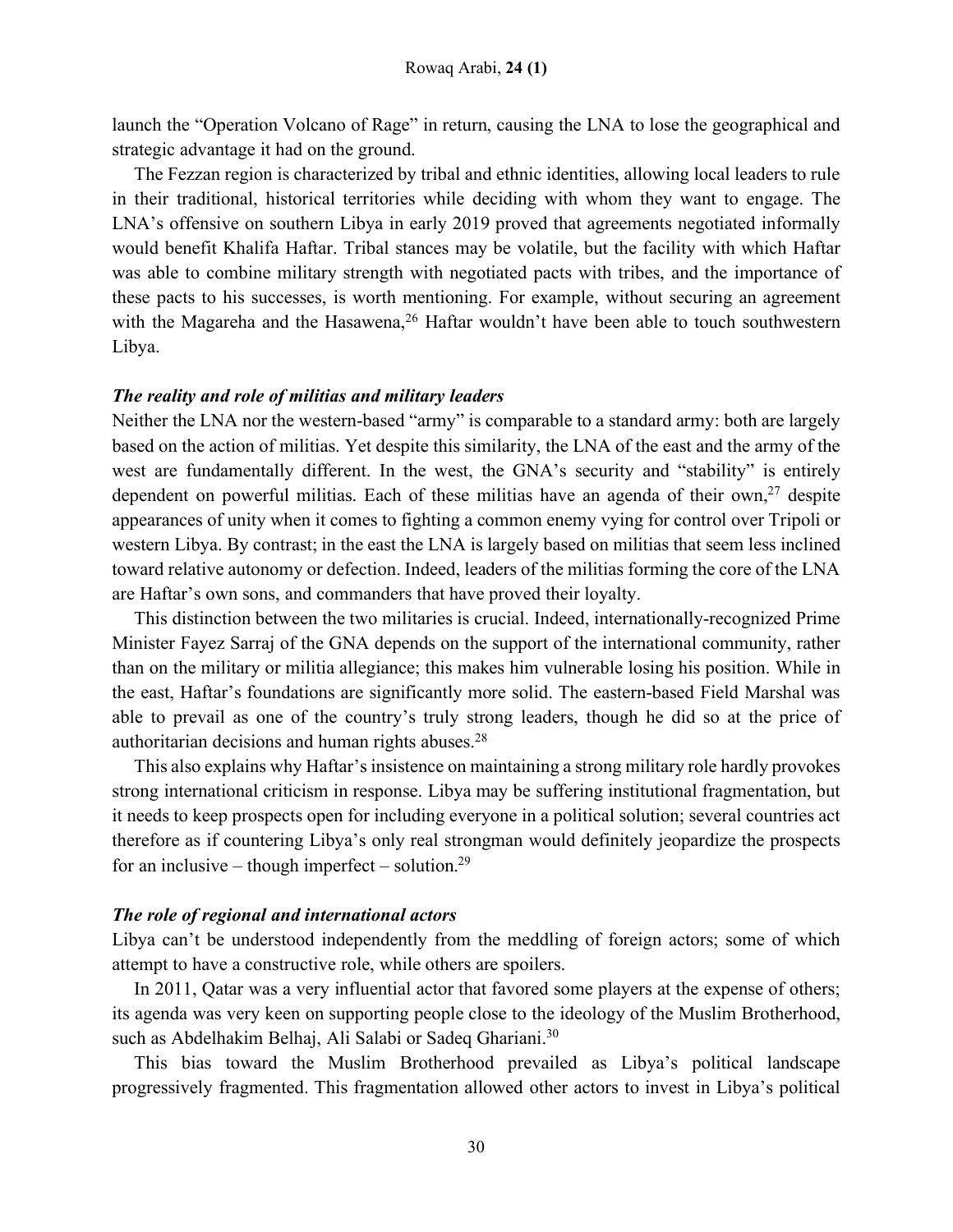scene. The UAE and Egypt<sup>31</sup> are currently Khalifa Haftar's main and most important backers, providing him with access to considerable funds and ammunition.32

Saudi Arabia also has an important role in Libya's political landscape as a backer of the Madkhaliya, a Salafi ideology.33Madkhalis are now known for influencing many militias under the authority of the LNA. Their influence also extends to the west, as exemplified by the Radaa force led by Abderraouf Kara.<sup>34</sup>

Several western or European states are important to the developments in Libya as well. France and Italy are very active, their desire to further their self-interests is evident in their rivalries and tensions. But while Italy is clearly keen on dealing with politicians, military officers, and businessmen in the west of Libya under the GNA, France's alleged strong support of Haftar is concurrent with its backing of the GNA. In addition, states such as Finland, Germany, Norway, and Sweden also have roles worth mentioning. However, these roles are focused on diplomacy, technical projects, and/or development rather than on military prospects.

Russia is also a significant actor in Libya, despite notable ambiguity surrounding its real role and inclinations; officially, Moscow tries to stand equidistant from the GNA and the eastern-based institutions. Much is being said about the activities of some private military contractors (PMCs) in the east,35 but the only certainty is Russia's desire of an active role, including at the diplomatic level. It is still difficult to classify Russia as either a spoiler or a positive broker; beyond its official statements, its orientations are unclear, with diplomatic channels open on both Tripoli and Rajma. At the same time, Russia's opposition in April 2019 to a UN resolution critical of Khalifa Haftar is a clear indication of how keen it is on allowing the LNA to gain strength and legitimacy.

The US has not always been clear either in regards to revealing its intentions towards Libya. Its interest in "anti-terrorism" is evident, and it is characterized by the actions of AFRICOM.<sup>36</sup> From a diplomatic point of view, the intense activity of Stephanie Williams, the assistant of the UN's special envoy to Libya, is perhaps indicative that her moves are reflective of Washington's point of view.

American intentions in regards to Libya's political future still lack facts and clarity.<sup>37</sup> In 2012, following the assassination in Benghazi of US ambassador Chris Stevens, the US had shown more interest in Libya and its security issues; since then, Washington has given the impression that it is taking a distance from events in Libya, dedicating most of its attention to security and ISIS-related issues.

With Donald Trump's presidency, the focus on terrorism-related issues has been intensified. Stephanie Williams' nomination to UNSMIL is also an indication that the US wants to have its say on political and institutional developments. It took some time before Washington condemned Khalifa Haftar's attempted military takeover of Tripoli in April 2019. While the eventual condemnation was a clear indication that the US would be backing the GNA in Tripoli, the time it took for the US to condemn Haftar and the LNA also suggests that the US is not ruling out the possibility of Haftar playing a political role in the future.

The UN ends up being the actor that could, potentially, genuinely make the difference in Libya. Despite many difficulties linked to the complexity of the country, the UN is still trying to push for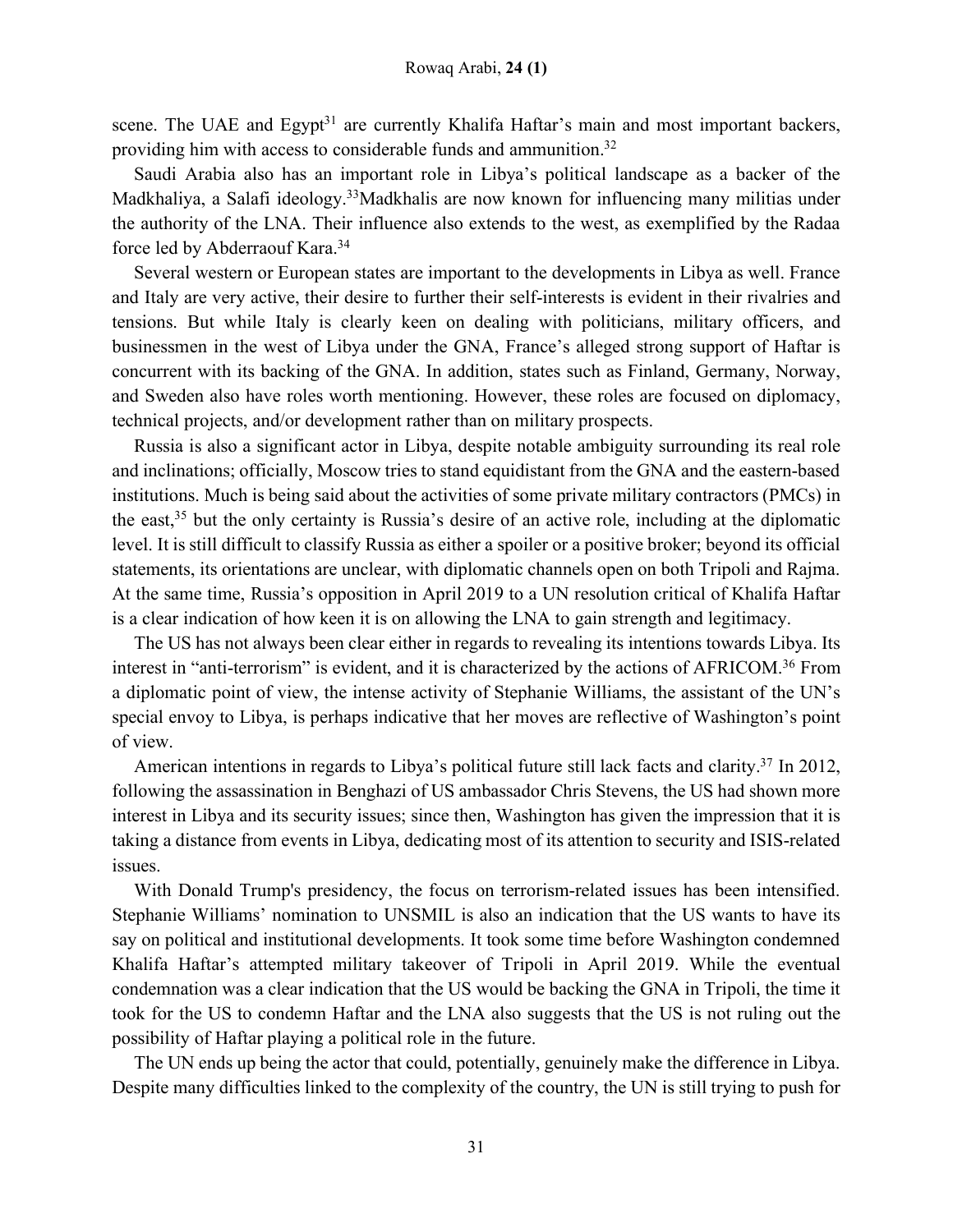an inclusive<sup>38</sup> solution that would take into consideration a wide spectrum of the Libyan sociopolitical scene and could include even Islamists and persons keen on the "former regime."<sup>39</sup> That said, UN envoy Ghassan Salame's moves have so far failed to bring the conditions required for a positive development. A "national conference" expected to be organized by him in mid-April 2019 had to be cautiously postponed due to battles on the ground.

Yet these developments do not change anything in regards to the nature of the problems in the country. For the time being, Libya's prospects depend on several issues: the organization of a constitutional referendum; municipal, legislative and presidential elections; and the agreement of the country's main players on a solution for the future, something that implies indeed the organization of an "inclusive conference." On all these points, the UN is meant to have a crucial contribution.

On the other hand, in the short run, it may be nothing short of miracle that everybody expects the UN to perform in Libya. While Libya's players hardly agree on power-sharing and institutional building, interference of foreign countries (UAE, Egypt, Russia, France, Italy…) and their political and/or military backing of some actors at the expense of others fuel problems rather than solve them. Putting an end to foreign interference would definitely help to move forward positively and confidently in Libya.

#### **The Way Forward**

The current situation, with Libya's main actors fighting each other, proves further that there is no easy way to move forward in Libya. Events since 2011 have caused the country to evolve amidst instability and uncertainties. Institutional divisions, power rivalries, deficits at the socioeconomic level, and virtual fragmentation are some of Libya's ongoing characteristics.

As of early 2019, current developments in Libya lacked clarity. Khalifa Haftar and the LNA's offensive in early 2019 in the south had garnered them considerable territorial advances as well as control of some of the region's most important oil fields.<sup>40</sup> The LNA had even been able to benefit from the acquiescence of some local communities to put their hands on symbolic and/or important southern towns, such as Sebha. Haftar's attempt to take over Tripoli in April 2019 brought important changes: militias in western Libya rejected his coup de force, while the LNA faced losses of territory and influence. Furthermore, the potential for reconciliation, in the form of the UN-backed national conference between Libya's protagonists, was postponed to an unknown date.

In Tripoli, up until March 2019, the GNA had made several military appointments in southern Libya,<sup>41</sup>in an attempt to counteract the impression that Khalifa Haftar was the dominant influence there. But Prime Minister Fayez Sarraj failed to prove that he was any kind of strong man. The limits of his "army's" advances, the uncertainty surrounding his capacity to rely on strong and efficient military forces such as those based in Misrata, as well his full reliance upon autonomous militias to secure the capital, rendered only one certainty: the foundations of the Libyan Prime Minister's rule were very fragile.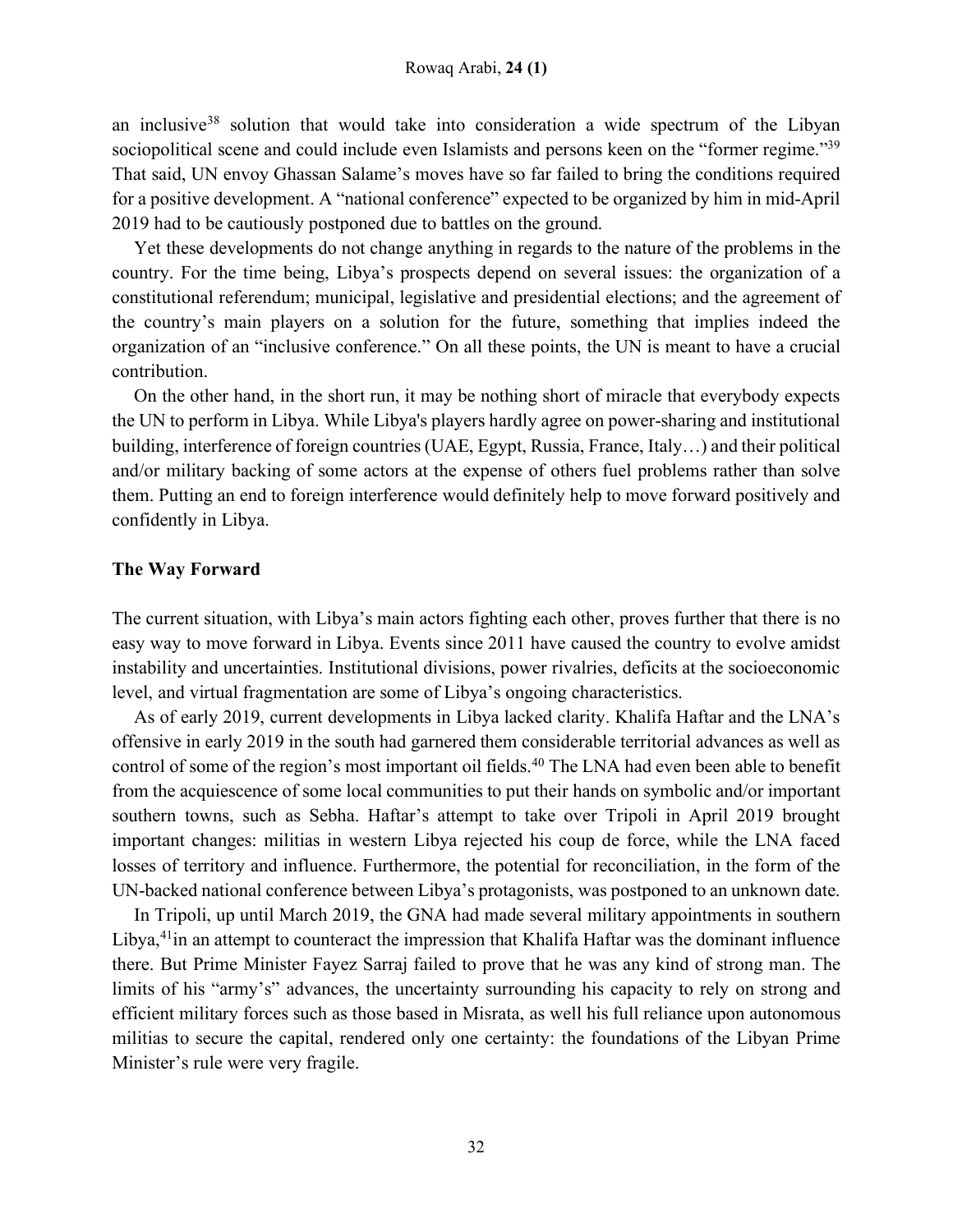Fayez Sarraj may give the impression that he is strong, especially since Khalifa Haftar's April 2019 coup de force compelled the international community to back the GNA rather than the LNA. But this impression is false, Sarraj could disappear as quickly as he came to power, especially since he owes his position to an external appointment. Additionally, he is the official face of a government that is barely held together, as indicated by the alleged tensions and disagreements that he has with one of western Libya's strongmen, the minister of interior from Misrata, Fathi Bashagha.

Those elements of context, added to the crucial developments that take place regularly at Libya's southern borders, make it illusionary to believe that any "solution" to Libya's challenges is forthcoming in the near future. The country's main centers of power continue to be extremely divided, not even in agreement on the minimum bases for a common agenda. Institutional divisions and the encouragement of further military rivalries seem to be Libya's only certainties for the time being.

Therefore, few pragmatic or realistic scenarios are plausible at the moment to address Libya's most pressing challenges. At the same time, this does not mean that there is no potential solution for Libya. The many risks and threats generated by this oil-rich country explain why Libya remains very high on the international agenda. The fact that some of the world's most influential countries –US, Russia, China, France, UK, Italy- are so deeply involved in Libya is a serious indication that Libyans won't be left alone before a solution is formulated. This is in spite of the fact that the action of spoilers will most likely continue to complicate prospects.

While there is no easy or fast solution for Libya, moving step by step and focusing first on the country's most pressing challenges can help set the foundation for a more positive long-term plan. Such a plan can only have the support of the UN to be guaranteed, with the contribution of specific national actors that can place pressure on the main Libyan players.

The top priority steps requiring action are as follows:

#### *Find an agreement with western-based militias*

Armed militias are both part of the problem and part of the solution in Libya. Any idea of dissolving the militias or integrating them within a "Libyan army" is illusionary, at least for the west, where no such army exists in any case. Fully incorporating militia leaders into the transitional process is perhaps the best way to induce a feeling of national duty or belonging among them. Talking to militia leaders, giving them guarantees on their future and on the military positions they would have within a "national army," are all ways to incorporate them into the transitional process. The fact that militias were able to unite when Haftar wanted to take over Tripoli is a sign that they can agree on common objectives. The challenge for the UN will be to take them one step further and get them to agree on being part of an army under the government's authority.

## *Favour transitional justice*

This point is crucial, and it is linked to the former. Some militia leaders and their members use violence in a way that makes them stand on the illegal side of things; the same goes for many other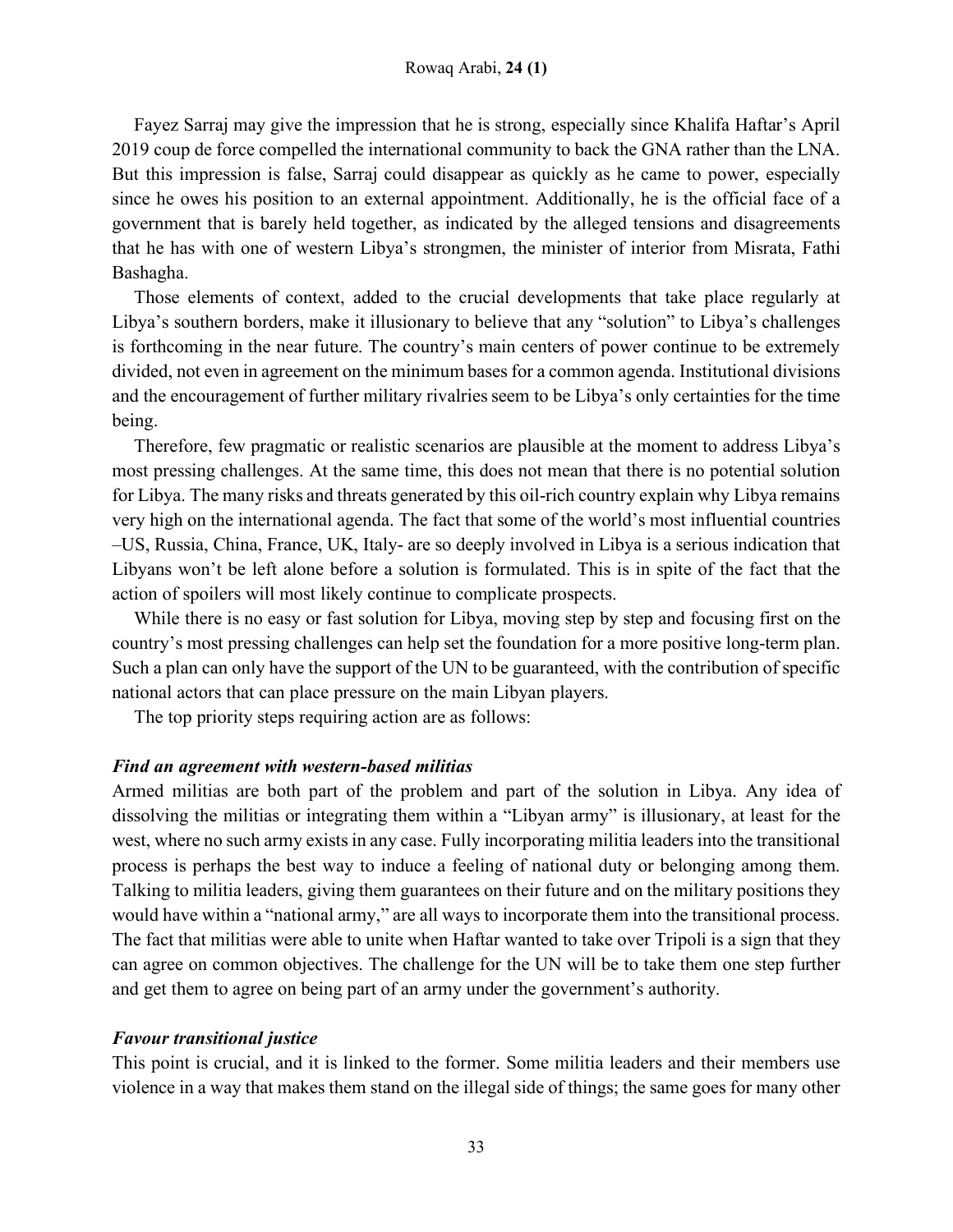Libyan paramilitary actors. The frequent intermingling of military actions and criminal activities adds complexity to the matter. By helping to define the terms of transitional justice, the UN would get Libyans to see that perpetrators of crimes would be held accountable for their actions. This does not contradict formulating an amnesty law that could play a role in the future, on a case-bycase basis. However, this can only play a role in the long run, when the Libyan conflicts are genuinely in the past.

## *Find a common ground with Khalifa Haftar*

Despite the fact that he provoked criticism and anger since his attempted military takeover of Tripoli in April 2019, there is no question that Khalifa Haftar is one of Libya's strongmen. The LNA that he commands is also a very powerful institution that must be taken into account. All of this makes it very important for the UN to get Libyans to agree on the terms of a formula that will guarantee Haftar a military position in Libya's future, but without enabling him to interfere at the political level. To be achieved, pressure needs to be exerted on Haftar by both influential powers and his backers. This is where the contribution and capacity of the following states - the USA, the UAE, Egypt, France, and even Russia- to influence Khalifa Haftar is central.

## *Give more resources to humanitarian NGOs*

Libya's problems are not only about military prospects; they are also related to socioeconomic issues and humanitarian concerns. Libyans need safe access to their basic needs –starting with food and potable water- and this makes it important for humanitarian NGOs to receive additional resources, and to be able to access Libyan citizens, internally displaced persons (IDPs) and refugees.

## *Prioritize organizing municipal elections*

At the institutional level, Libya's most pressing concerns are known: organizing a referendum on a new constitution, and holding presidential, legislative and municipal elections. However, UN envoy Ghassan Salame's difficulties in organizing a National Conference to officially overcome divisions led to regular postponement of elections, as witnessed by the spring 2019 municipal elections, which had to be postponed because of events.

That said, Libyans in general seem disposed to designate their local representatives. This makes it important to prioritize organizing municipal elections; with some exceptions, most municipal elections will manage to find a way to compensate for the deficit of action of "governmental structures," therefore guaranteeing better prospects for citizens while allowing a certain form of management to concretely prevail.

Those steps must also be encouraged by applying Law 59/2012<sup>42</sup> on the Local Administration System,<sup>43</sup> with influential local military leaders not interfering in local affairs. Obviously, having an official constitution adopted by referendum, in the long run, would be considerably beneficial here. Yet in the meantime, municipal elections can run efficiently as long as they are allowed to function without interference.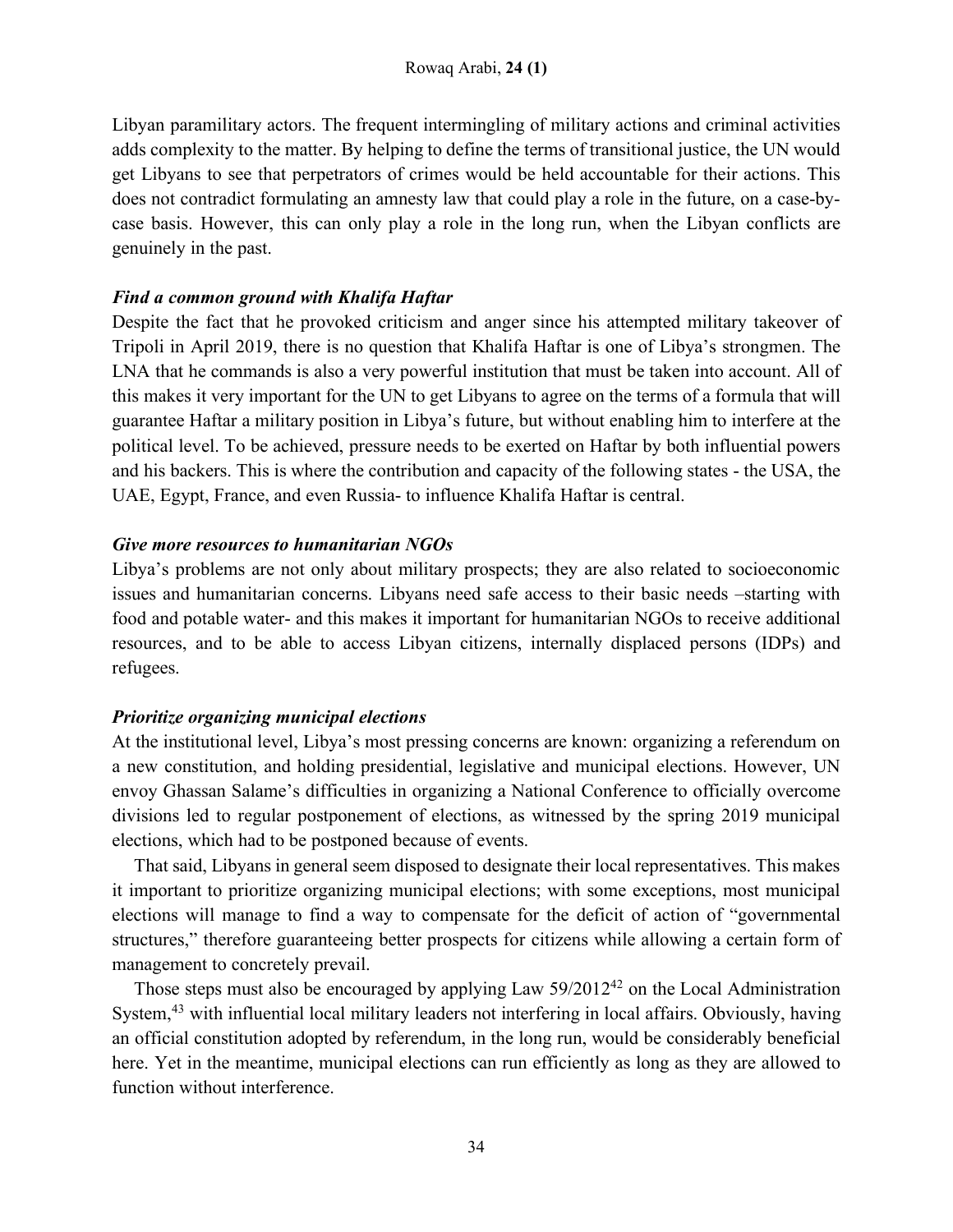### *Reinforce control at borders*

Borders are not only about refugees. While refugee-related issues need serious and efficient action, the solution for this matter extends beyond Libya. At the same time, more control at Libya's borders is a requirement needing Libyan institutional actors - and their regional and international counterparts, and ad hoc bodies and institutions - to deal efficiently with the matter.

Monitoring borders more efficiently is far from easy, and it cannot happen overnight. Nevertheless, seriously considering the required financial and human needs is the only way to better control migration; arms, drugs and human trafficking; cross-border movements of armed fighters (especially those coming from Chad and Sudan), among other important issues.

## *Regulating oil-related prospects by more UN-led control on production and exportation*

Oil is at the center of Libya's problems and requires serious action. The National Oil Company (NOC) is meant to take decisions on this matter, but it is limited in its actions, as underscored recently by the developments in the Sharara oilfield. Oil is clearly crucial for the country's present and future, as demonstrated by the action of some armed militias, oil smuggling, ambiguity surrounding Libya's oil exports, and the full dependence of Libya's income on oil revenues. Oilrelated prospects must therefore be set and defined accordingly by a UN 'roadmap' giving concrete recommendations on how this sector must be (re)organized.

This would also require actors involved in Libya to adhere to the UN's demands and recommendations, and to stop putting their self-interests over Libya's interests and most pressing needs.

## **Conclusion**

Libya has many advantages that can help it achieve peace. As a large country with a small population, Libya benefits from vast oil and gas reserves that guarantee its financial future and prospects for socioeconomic development. But Libya also has significant difficulties that jeopardize its security and stability. Among these, underdevelopment, the lack of liquidities, human trafficking, and arms smuggling; and their impact on both the country and its population. Furthermore, Libya must find a way to rise above the following difficulties: political and ideological divisions, the absence of state sovereignty, the struggle for power, the absence of a regular army, migration, foreign interference, and the strong role of militias.

Disarming militias would considerably help in solving some of Libya's most pressing problems. Yet this can hardly be achieved for the time being: the absence of both an army and a strong and sovereign government empowers militias. Events such as that which unfolded in spring 2019, when the LNA tried to take control of the capital Tripoli, further underscore how the political void fuels and strengthens militias. This makes it all the more difficult to reverse a process based on the rule of militias – but not impossible.

The way forward to building positive prospects for Libya's future can only come step by step, in the long run, with the help of a neutral body – the  $UN$  – and by favoring decisions that pertain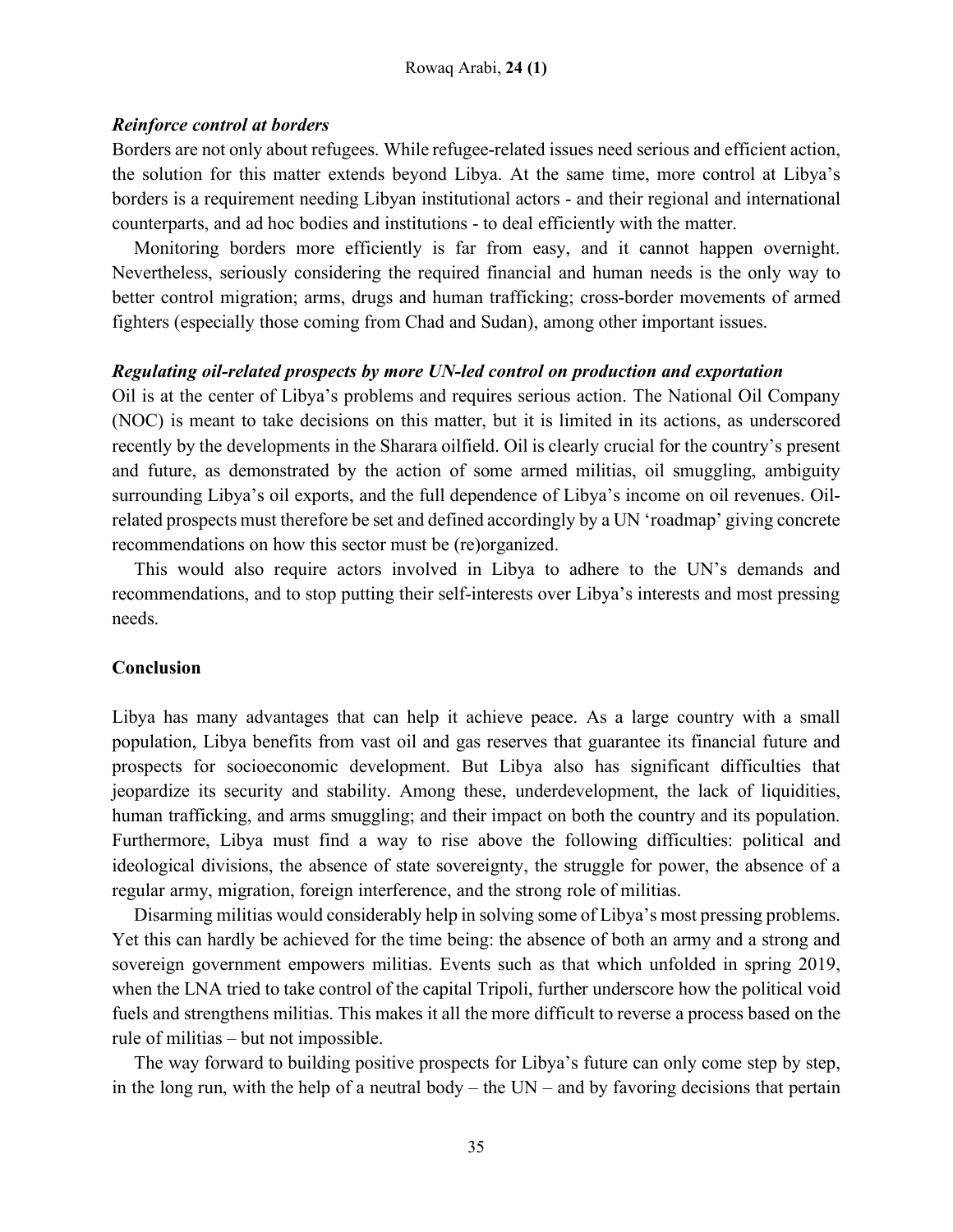to specific fields, not necessarily only to the military. Putting the main emphasis on military questions will always bring serious obstacles, while favoring decisions related to socioeconomic development will tackle what can really be improved quickly. And acting in this way will potentially even encourage motivated Libyans to give back the monopoly of legitimate violence to the state structure, instead of having to endure a militia rule that cannot favor peace, by definition. But this must be preceded by the path to reconciliation -and this path can be long.

#### **About the Author**

l

*Barah Mikail* is Director of Stractegia Consulting, and Associate Professor at Saint Louis University, Madrid, Spain.

<sup>1</sup> For an overview of this point, read for example Reza Akhlaghi, "The Arab Spring: Conspiracy Theory or National Will", Foreign Policy Association, May 2013, https://foreignpolicyblogs.com/2013/05/11/the-arab-springconspiracy-theory-or-national-will/

<sup>&</sup>lt;sup>2</sup> For an overview of the situation that prevailed in Libya up to the end of 2010, see Amnesty International, "Libyan" Arab Jamahiriya: Submission to the UN Universal Periodic Review", November-December 2010, https://www.amnesty.org/download/Documents/40000/mde190052010en.pdf

<sup>&</sup>lt;sup>3</sup> These restrictions had prevailed shortly after Moammar Gaddafi came to power; Law 75 adopted in 1973 carried already a set of restrictions that would keep prevailing during Gaddafi's long rule.

<sup>4</sup> Human Rights Watch, "Libya: June 1996 Killings at Abu Salim Prison", 27th of June 2006, https://www.hrw.org/news/2006/06/27/libya-june-1996-killings-abu-salim-prison

<sup>5</sup> As Amal Obeidi puts it, "*in the 1990s the regime has realised the importance of the role of tribes within Libyan society. This realisation has led the regime to seek tribal support, and hence legitimacy, through conceding influence at the social level (…). By the early 1990s, was clear that tribes has become one of the main sources of political legitimacy of the regime and one of the key factors in stabilising the internal situation"*; Amal Obeidi, *Political Culture in Libya*, Rootledge, 2001, p.120.

<sup>6</sup> Mansouria Mokhefi, "Gaddafi's Regime in Relation to the Libyan Tribes", Al Jazeera Centre for Studies, March 2011, http://www.aljazeera.net/mritems/streams/2011/3/20/1\_1049205\_1\_51.pdf

<sup>7</sup> Elvin Aghayev, "Analysis and Background of the Arab Spring in Libya", European Researcher, 2013, Vol. 39, No. 1-2, available at:

https://www.researchgate.net/publication/235347817 Analysis and background of the Arab Spring in Libya

<sup>&</sup>lt;sup>8</sup> "Libyan Rebel Efforts Frustrated by Internal Disputes over Leadership", The Guardian, 3rd of April 2011, https://www.theguardian.com/world/2011/apr/03/libya-rebel-leadership-split

<sup>9</sup> "Over 100 Libyan army members defect from Gaddafi", *Reuters*, 30th of May 2011, https://www.reuters.com/article/us-libya-officers/over-100-libyan-army-members-defect-from-gaddafiidUSTRE74T41820110530

<sup>10</sup> "Libya: Country Economic Report", *World Bank*, 2006,

http://documents.worldbank.org/curated/en/918691468053103808/Libya-Country-economic-report

 $11$  On the socioeconomic situation and the population's resentment that prevailed in Libya under Gaddafi's rule, see Alison Pargeter, "Libya: Reforming the Impossible?", Review of African political Economy, No. 108, 2006, pp. 219- 235.

<sup>&</sup>lt;sup>12</sup> Sumaya Al Nahed, "Covering Libya: A Framing Analysis of Al Jazeera and BBC Coverage of the 2011 Libyan Uprising and NATO Intervention", *Middle East Critique*, 24-3, August 2015, pp. 1-17.

 $13$  "Map of the rebellion in Libya, Day by Day",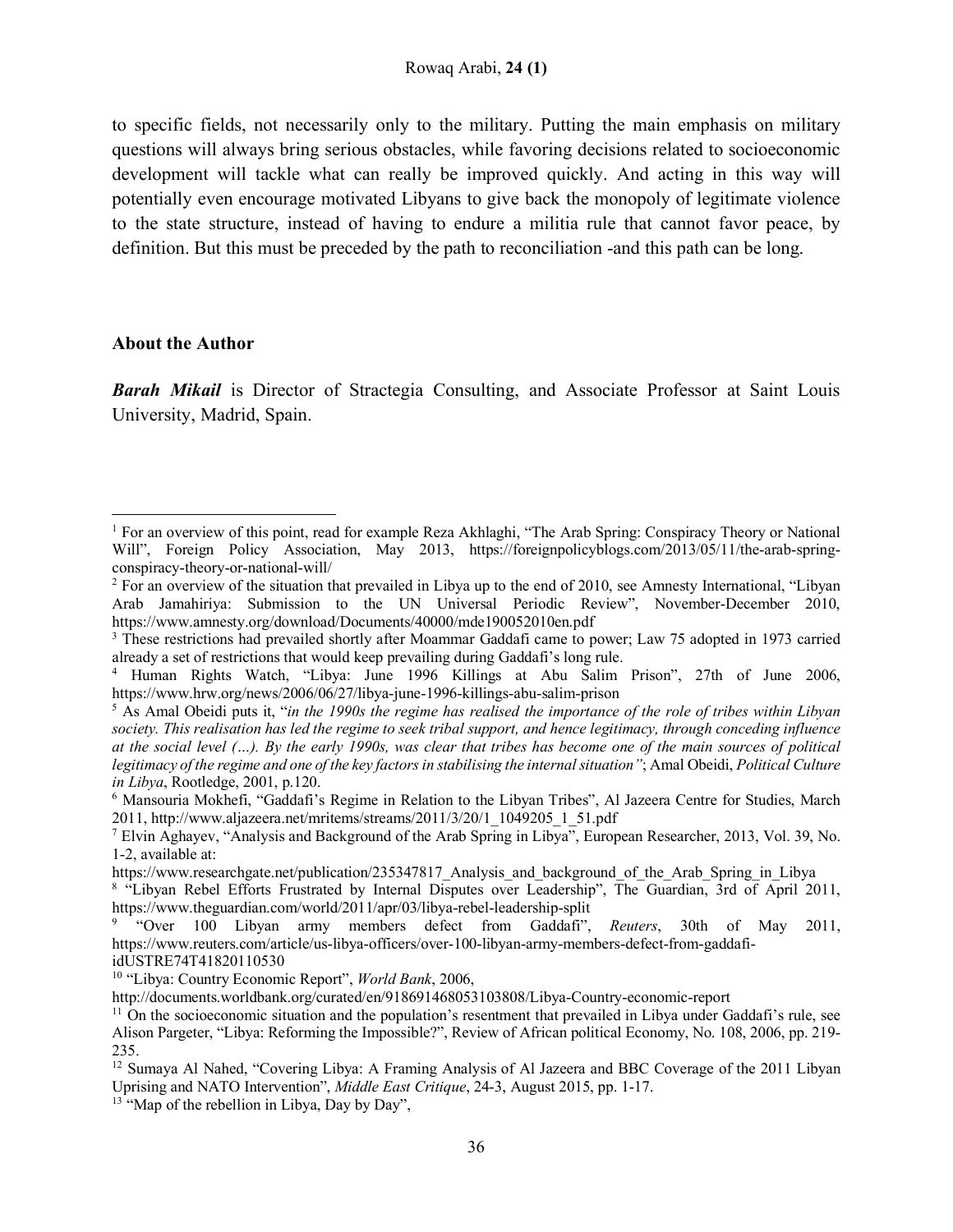http://archive.nytimes.com/www.nytimes.com/interactive/2011/02/25/world/middleeast/map-of-how-the-protestsunfolded-in-libya.html?hp

<sup>14</sup> The Libyan Islamic Fighting Group (LIFG) is an Islamist Libyan group founded in 1995 that had the objective of toppling the rule of Moammar Gaddafi. It is not clear whether it is still active in Libya, but its ideology has survived.<br>Abdelhakim Belhadj, one of Libya's best known islamists, ruled the LIFG before he created his own pa

<sup>15</sup> Officially, it is only starting from 2003 that many countries that were at odds with Libya, will change and open up to having better relations withMoammar Gaddafi. On the evolution of the American perception of Libya, and how it got conditioned first and foremost by interests, read Kristin Kushlan, "Constructing Muammar al-Gaddafi" (2007), Honors Theses. 1036.

https://scholarship.richmond.edu/honors-theses/1036/?utm\_source=scholarship.richmond.edu%2Fhonors-

theses%2F1036&utm\_medium=PDF&utm\_campaign=PDFCoverPages

<sup>16</sup> Florence Gaub (2013): The Libyan Armed Forces between Coup-proofing and Repression, Journal of Strategic Studies, DOI:10.1080/01402390.2012.742010, available at

https://www.researchgate.net/profile/Florence\_Gaub/publication/263313001\_The\_Libyan\_Armed\_Forces\_between Coup-proofing\_and\_Repression/links/592e891245851553b6592fc4/The-Libyan-Armed-Forces-between-Coupproofing-and-Repression.pdf?origin=publication\_detail

<sup>17</sup> On political and institutional fragmentation in Libya, read Jean-Louis Romanet Perroux, "The Failure to End Libya's Fragmentation and Future Prospects", Middle East Brief No. 110, Brandeis University, Crown Center for Middle East Studies, 2017, https://www.brandeis.edu/crown/publications/meb/MEB110.pdf

<sup>18</sup> A strong outnumbered militia rather tan an army, the Libyan Nationale Army (LNA) is led by Khalifa Haftar, one of Libya's strongmen that is based in the town of Marj, in the eastern part of Libya.

<sup>19</sup> Mohamed Al-Jarh, "Beyond Islamists and Autocrats: Struggling to Advance in Post-Spring Libya", The Washington Institute for Near East Policy, 2017,

https://www.washingtoninstitute.org/uploads/Documents/pubs/BeyondIslamists-Eljarh.pdf

<sup>20</sup> https://reliefweb.int/report/libya/without-international-support-libya-spoilers-will-sabotage-political-processdisrupt

<sup>21</sup> Djallil Lounnas, "The Libyan Security Continuum: The Impact of the Libyan Crisis on the North African/Sahelian Regional System", MENARA Working Papers, No. 15, October 2018,

https://www.iai.it/sites/default/files/menara\_wp\_15.pdf

<sup>22</sup> For an overview of this conflict, read Sari Arraf, "Libya: A Short Guide on the Conflict", The War Report 2017, Geneva Academy, 2017, http://tiny.cc/it8p5y

<sup>23</sup> https://jamestown.org/program/operation-dignity-general-haftars-latest-battle-may-decide-libyas-future/

24https://unsmil.unmissions.org/sites/default/files/Libyan%20Political%20Agreement%20-%20ENG%20.pdf

<sup>25</sup> https://www.albayan.ae/one-world/arabs/2019-03-02-1.3501558

<sup>26</sup> http://tiny.cc/5v8p5y

l

<sup>27</sup> The situation evolves quickly, but an interesting and very accurate overview of the situation as it stood in Tripoli in Spring 2018 can be found in this report: Wolfram Lacher, Alaa al-Idrissi, "Capital of Militias: Tripoli's Armed Groups Capture the Libyan State", Small Arms Surveys. Briefing Paper, June 2018. http://www.smallarmssurvey.org/fileadmin/docs/T-Briefing-Papers/SAS-SANA-BP-Tripoli-armed-groups.pdf

 $28$  See, among many other examples, what occurred apparently in Benghazi (https://www.hrw.org/news/2017/03/22/libya-war-crimes-benghazi-residents-flee) in March 2017, or in Derna all through the last year (https://www.libyanexpress.com/human-rights-watch-demands-haftars-forces-to-end-siege-ofcivilians-in-libyas-derna/).

 $29$  Beyond the case of countries that are known for backing Haftar directly (Egypt, United Arab emirates, France, Russia…), countries that have a preference for the GNA nevertheless also deal with Haftar directly, as this is the case with the US, Italy, Germany…

<sup>30</sup> Andrew McGregor, "Qatar's Role in the Libyan Conflict: Who's on the Lists of Terrorists and Why", Terrorism Monitor, Vol. 15 Issue 14, The Jamestown Foundation, 2017,

https://jamestown.org/program/qatars-role-libyan-conflict-whos-lists-terrorists/

<sup>31</sup> Jalel Harchaoui, "Haftar's Ailing Narrative", Carnegie Endowment for International Peace, May 2018, https://carnegieendowment.org/sada/76372

<sup>32</sup> Thomas Howes-Ward, "Libya's Foreign Militias", Carnegie Endowment for International Peace, April 2018, https://carnegieendowment.org/sada/76034

<sup>33</sup> Frederic Wehrey, "Quiet No More?", Carnegie Endowment for International Peace, October 2016, https://carnegiemec.org/diwan/64846